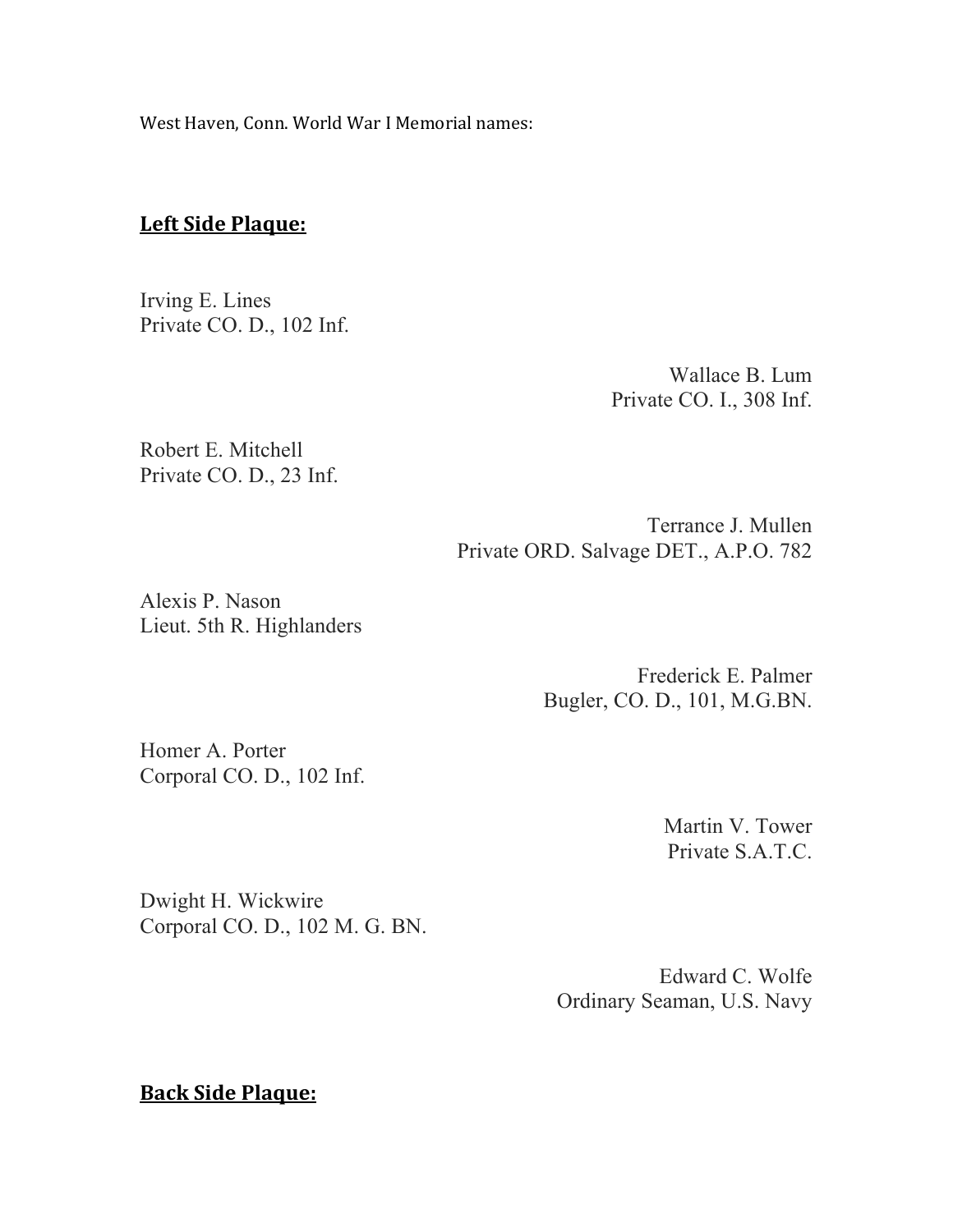George J. Geleneau Private, CO., C., 102 Inf.

> Nicholas W. Heery Private 1st Class, CO. H., 314 INF.

John H. Hendrickson Private CO. E., 102 Inf.

> Harold E. Hughson Private, CO. A., 12 M.G. BN.

Walter J. Hughson Private CO. K., 101 Inf.

> Arthur G. Kapitzke Private 1st Class, CO., D., 102 M.G.BN.

William J. Kennedy Private 1st Class, CO. D., 102 M.G.BN.

> Walter F. Lawson Private CO. D., 306 Inf.

Axel Leth Private, 28 CO. 7, T.B.G., BN., 151 D.B.

**Right Side Plaque:**